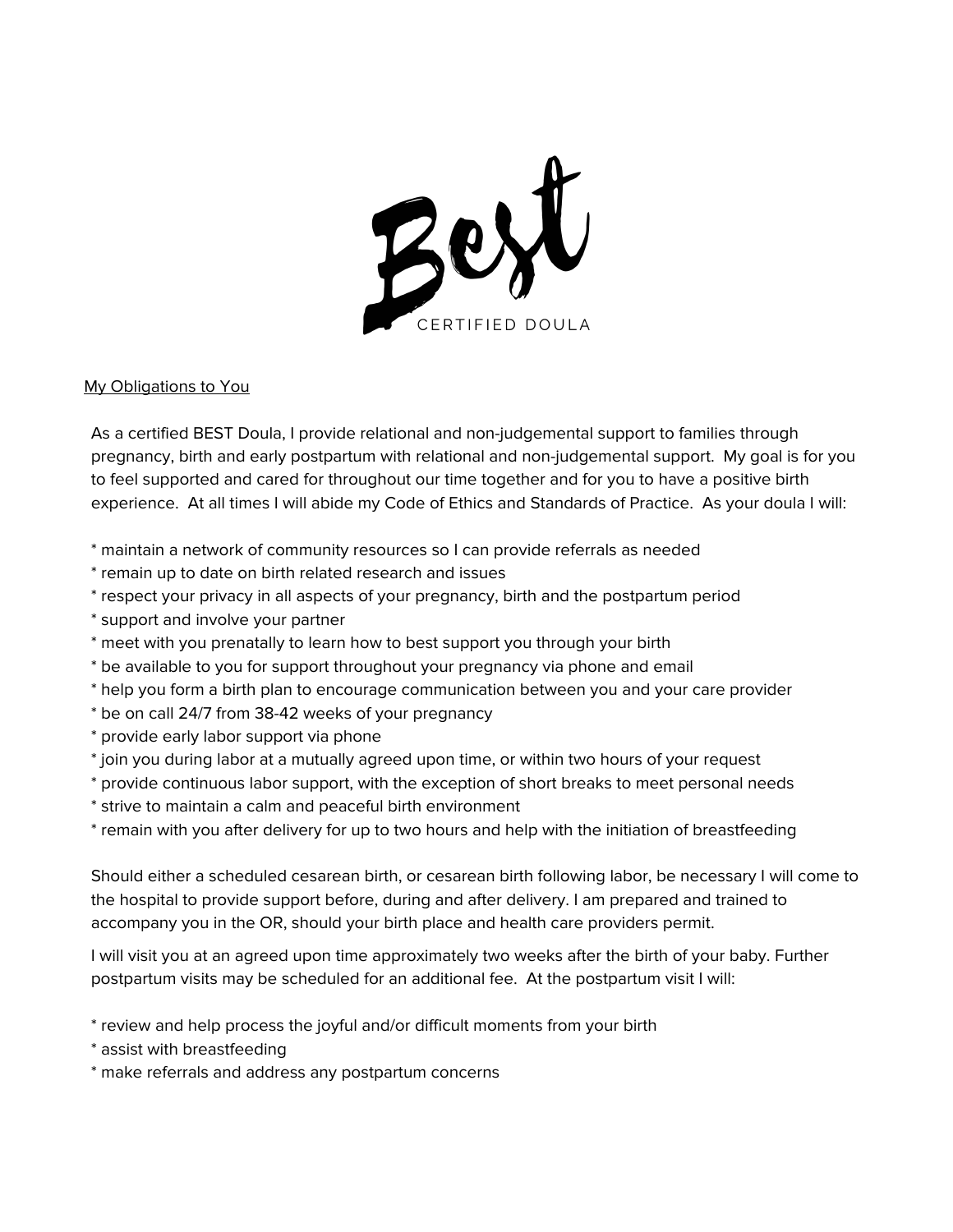## Your Obligations

In order to help you have the best birth experience, I ask that you and your partner do the following:

- \* Complete a childbirth education course and discuss your birth plan with me.
- \* Be responsible for your personal health for a healthier pregnancy and better birth experience.
- \* Tour your chosen birth place.
- \* Call me when you are in labor and allow me approximately two hours to reach you.
- \* Disclose any communicable illnesses you may have so that I may take precautions.

## As a doula, I do not:

1. Perform clinical tasks including vaginal exams, or assessment of maternal or fetal wellbeing.

2. Make decisions for you. I will help you gather information necessary to make an informed decision, and I will offer myself as a sounding board rather than give opinions.

3. Speak to the staff on your behalf. I will discuss your concerns with you and suggest options, but you and your partner will speak directly to the clinical staff about your care.

4. Assist in the delivery of a baby, with or without a health care provider present. If your baby arrives unexpectedly at home with me present, you or your partner will be responsible for the delivery of your baby. Neither I nor BEST Doula Training will be held liable for not providing clinical services.

Limitation of Liability.

Client agrees to indemnify, defend and hold \_\_\_\_\_\_\_\_\_\_\_\_\_\_\_\_\_\_\_\_\_\_\_\_ harmless from all claims, losses, judgments, damages, expenses and costs (including, without limitation, attorneys' fees and court costs), whether fixed or contingent, and whether or not adjudicated, arising from or in any way related to: (a) the breach of any of its obligations hereunder; (b) damage to real or tangible personal property of client or any third party as a result of the fault of the client and not due to the fault of \_\_\_\_\_\_\_\_\_\_\_\_\_\_\_\_\_\_\_\_\_\_\_\_ (c) bodily injury to any party caused by client and not caused by \_\_\_\_\_\_\_\_\_\_\_\_\_\_\_\_\_\_\_\_\_\_\_\_; (d) any breach of representations or warranties regarding services of \_\_\_\_\_\_\_\_\_\_\_\_\_\_\_\_\_\_\_\_\_\_\_\_ made by clients or any other third party; (e) payment of services owed to birthing facility (f) any unauthorized act or omission of the doulas; and (g) the negligence, recklessness or willful misconduct of \_\_\_\_\_\_\_\_\_\_\_\_\_\_\_\_\_\_\_\_\_\_\_\_ (h) the aforementioned exceptions of services, including but not limited to, medical monitoring, medical decisions, medical opinion, treatment options, physical services, and medical services.